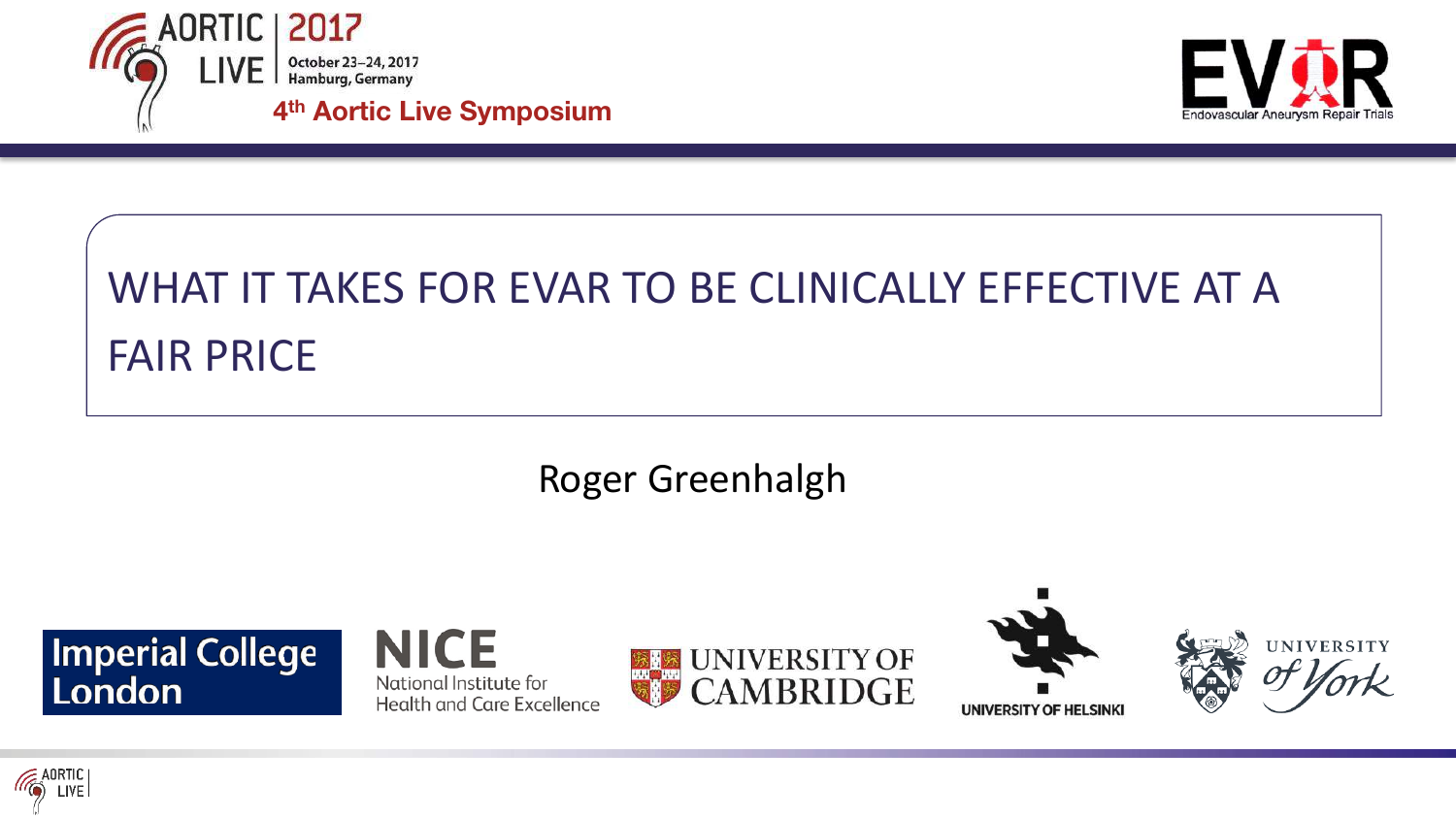#### **Disclosure**

#### Speaker name:

I have the following potential conflicts of interest to report:

..........................................................................................

- **Consulting** n
- Employment in industry  $\mathbf{L}$
- Stockholder of a healthcare company
- Owner of a healthcare company  $\blacksquare$
- Other(s)  $\Box$
- I do not have any potential conflict of interest

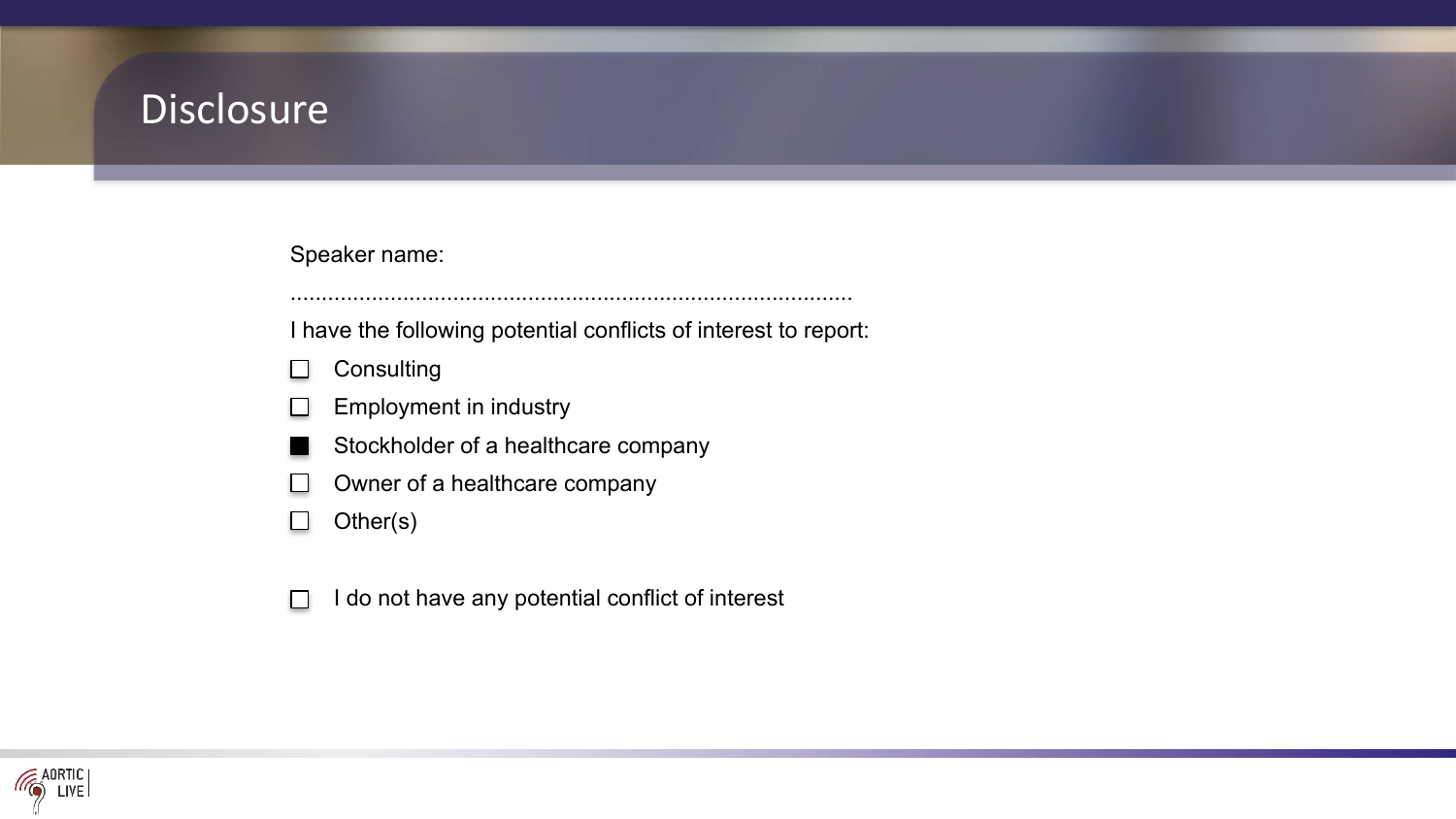#### Perspective for the management of peptic ulcer



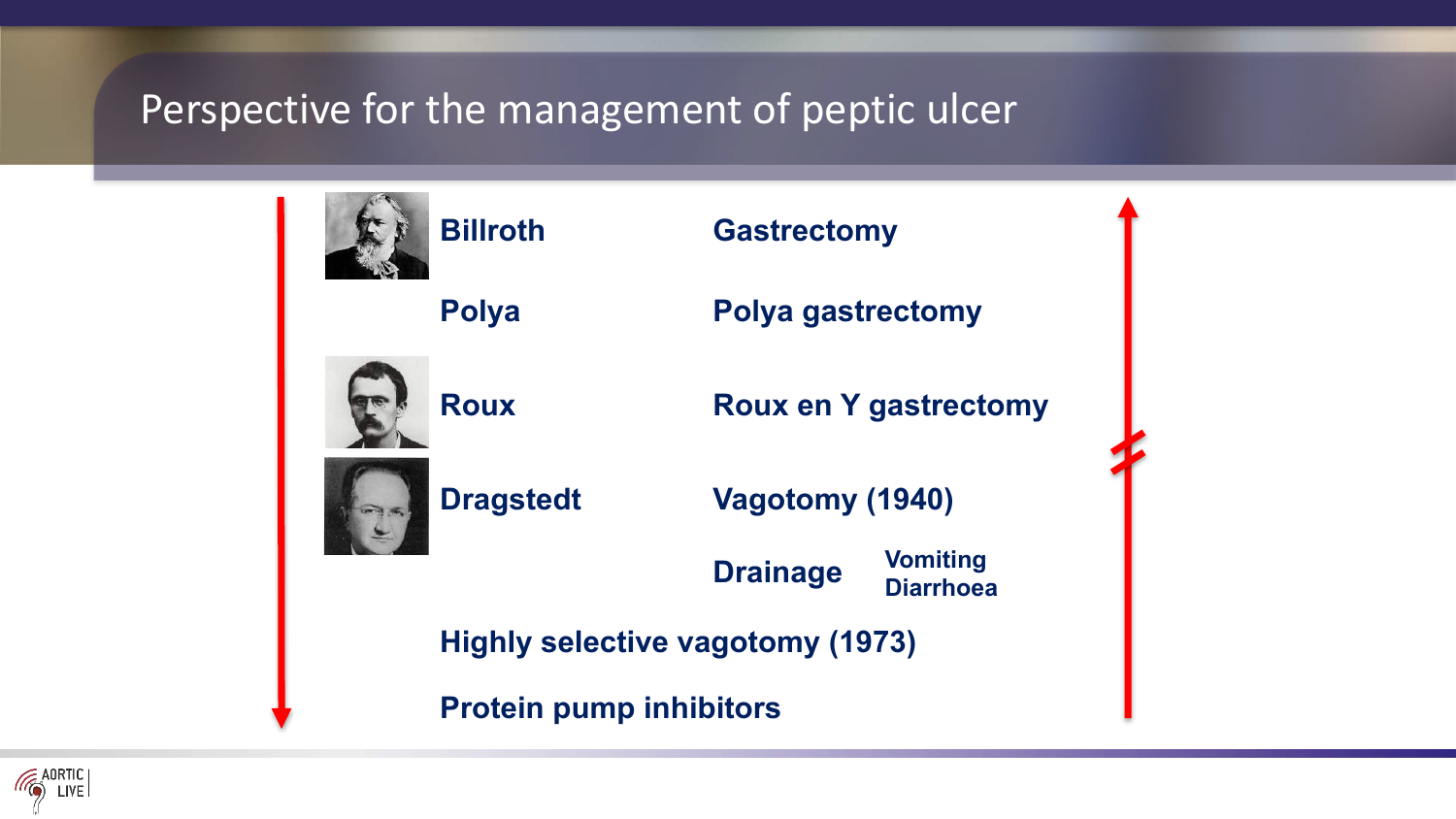#### **Factors associated with rupture**

#### **Wyss et al. Annals of Surgery 2010 Nov;252(5):805-12**

| <b>Covariate</b>                                                                     | adjusted hazard ratio<br>[95% CI] | p-value  |
|--------------------------------------------------------------------------------------|-----------------------------------|----------|
| top neck diameter (cm)                                                               | 2.07<br>$[0.59 - 7.20]$           | 0.253    |
| neck length (cm)                                                                     | 0.82<br>$[0.28 - 2.38]$           | 0.711    |
| maximum common iliac diameter (cm)                                                   | 0.97<br>$[0.30 - 3.17]$           | 0.956    |
| complications:<br>endoleaks type I, II with sac growth, III,<br>migration or kinking | 8.83<br>$[3.76 - 20.76]$          | < 0.0001 |

**Secondary rupture 67% mortality**

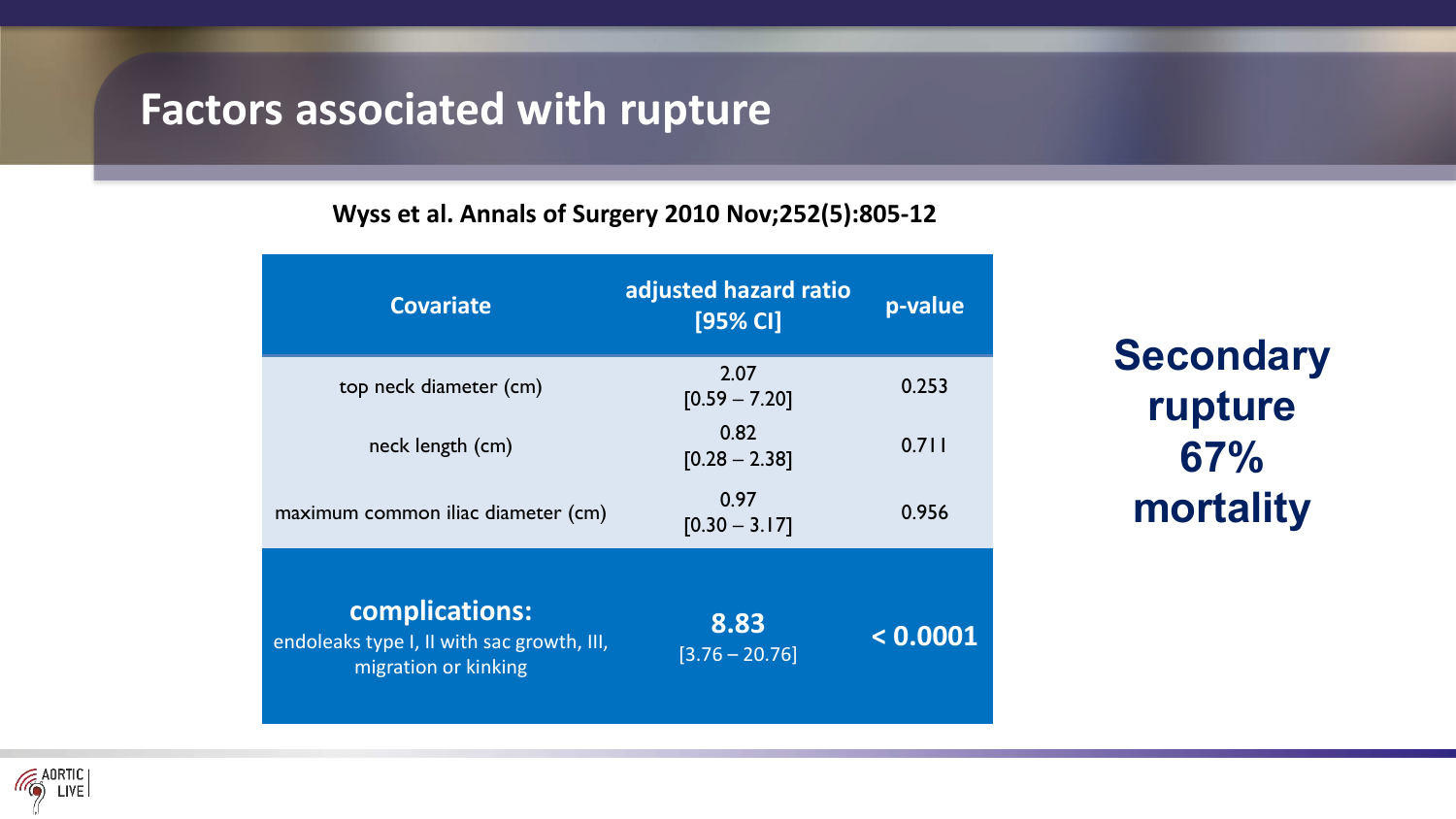## Aneurysm-related deaths according to time since randomisation

| <b>Time since</b><br>randomisation | <b>Endovascular</b><br>repair ( $n=626$ )<br>n/total (rate/100<br>person-yr) | Open repair<br>$(n=626)$<br>n/total (rate/100<br>person-yr) | <b>Adjusted Hazard</b><br><b>Ratio (95% CI)</b> | <b>P</b> Value |
|------------------------------------|------------------------------------------------------------------------------|-------------------------------------------------------------|-------------------------------------------------|----------------|
| <b>All Patients</b>                | 56/626(1.1)                                                                  | 45/626 (0.9)                                                | 1.31<br>(0.86, 1.99)                            | 0.21           |
| $0-6$ mo                           | 14/626(4.6)                                                                  | 30/626 (10.0)                                               | 0.47<br>(0.23, 0.93)                            | 0.03           |
| $> 6$ mo- 4 yr                     | 12/599(0.6)                                                                  | 8/581(0.4)                                                  | 1.46<br>(0.56, 3.83)                            | 0.44           |
| $> 4yr - 8 yr$                     | 14/474(0.9)                                                                  | 4/464(0.2)                                                  | 3.11<br>(0.99, 9.72)                            | 0.05           |
| $> 8$ yr                           | 16/339(1.3)                                                                  | 3/333(0.2)                                                  | 5.82<br>(1.64, 20.65)                           | 0.006          |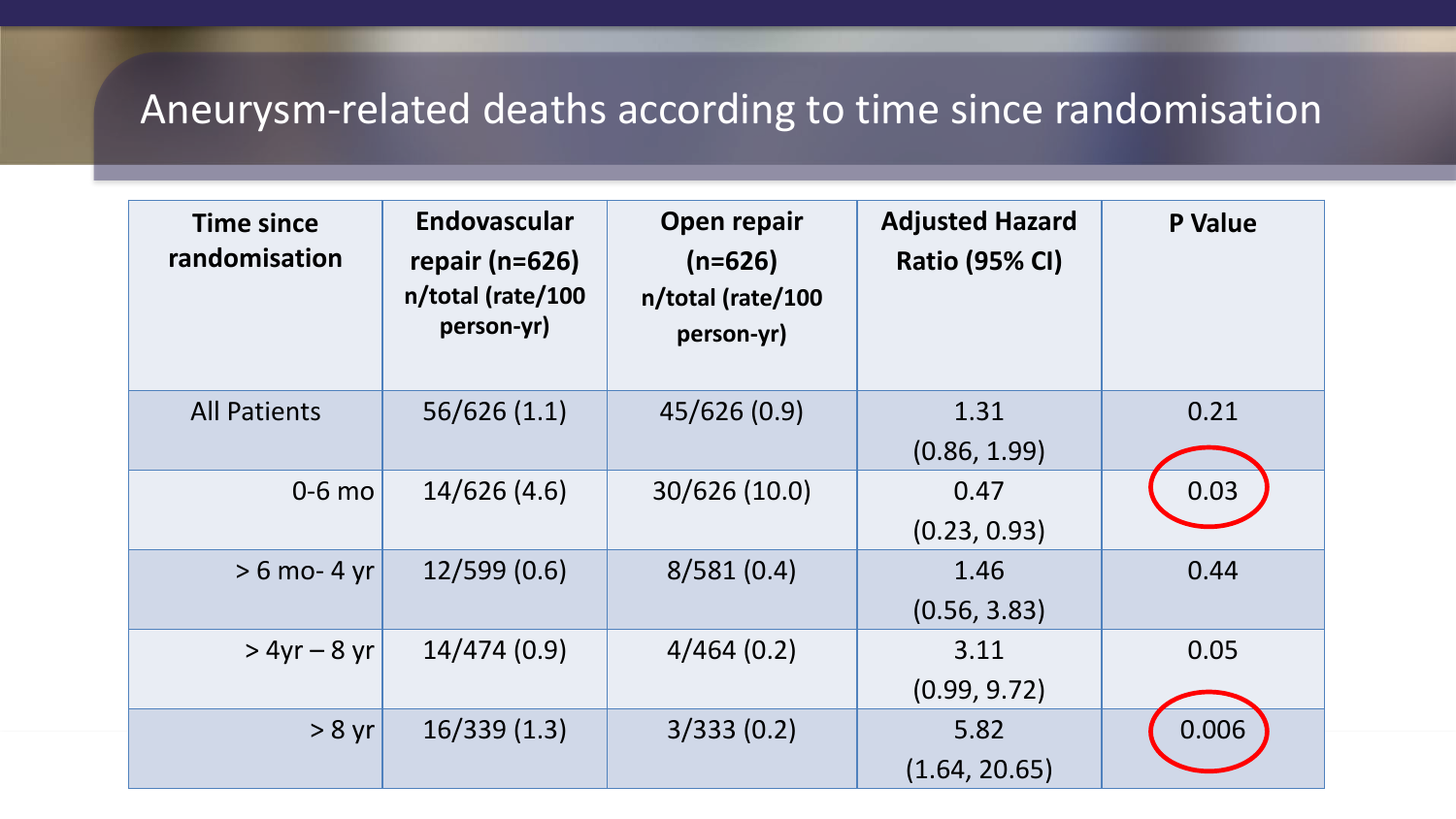# Aneurysm-related deaths from a per-protocol analysis

| <b>Time since</b><br>randomisation | <b>Endovascular</b><br><b>Repair (n=626)</b><br>n/total (rate/100<br>person-yr) | Open repair<br>$(n=626)$<br>n/total (rate/100<br>person-yr) | <b>Adjusted Hazard</b><br><b>Ratio (95% CI)</b> | <b>P</b> Value |
|------------------------------------|---------------------------------------------------------------------------------|-------------------------------------------------------------|-------------------------------------------------|----------------|
| <b>All Patients</b>                | 49/598 (1.0)                                                                    | 29/567 (0.6)                                                | 1.76<br>(1.07, 2.89)                            | 0.03           |
| $0-6$ mo                           | 9/598(3.1)                                                                      | 23/567(8.4)                                                 | 0.36<br>(0.15, 0.85)                            | 0.02           |
| $> 6$ mo- 4 yr                     | 10/580(0.6)                                                                     | 2/533(0.1)                                                  | 4.36<br>(0.92, 20.67)                           | 0.06           |
| $> 4yr - 8 yr$                     | 14/461(0.9)                                                                     | 2/437(0.1)                                                  | 5.80<br>(1.29, 26.08)                           | 0.02           |
| $> 8$ yr                           | 16/331(1.4)                                                                     | 2/314(0.2)                                                  | 9.43<br>(2.09, 42.59)                           | 0.004          |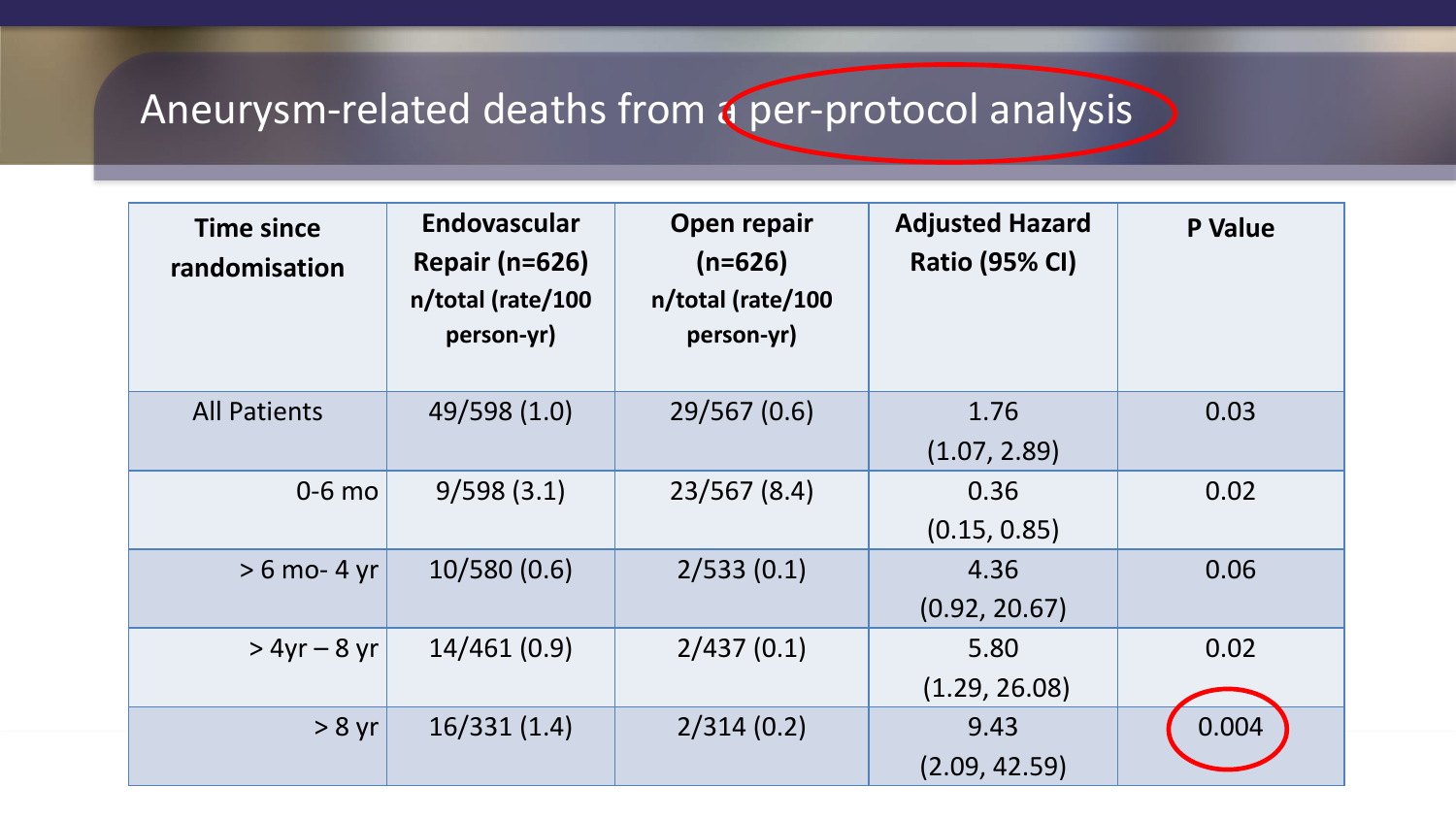## Causes of death after 8 years

| <b>Cause of death</b>                     | <b>Endovascular repair</b><br>$(n=179)$ | Open repair<br>$(n=154)$ |
|-------------------------------------------|-----------------------------------------|--------------------------|
| Aneurysm rupture before repair (primary)  | $\mathbf 0$                             | $\overline{2}$           |
| Aneurysm-related after repair             | 3                                       | 0                        |
| Aneurysm rupture after repair (secondary) | 13                                      | $\mathbf{1}$             |
| Coronary heart disease                    | 33                                      | 35                       |
| <b>Stroke</b>                             | 10                                      | 15                       |
| Other vascular disease                    | $\overline{4}$                          | 12                       |
| Cancer, Lung                              | 13                                      | 10                       |
| Cancer, Other                             | 37                                      | 21                       |
| Respiratory                               | 29                                      | 30                       |
| Renal                                     | 5                                       | $\overline{4}$           |
| Other                                     | 31                                      | 24                       |
| Unknown                                   | $\mathbf{1}$                            | $\mathbf 0$              |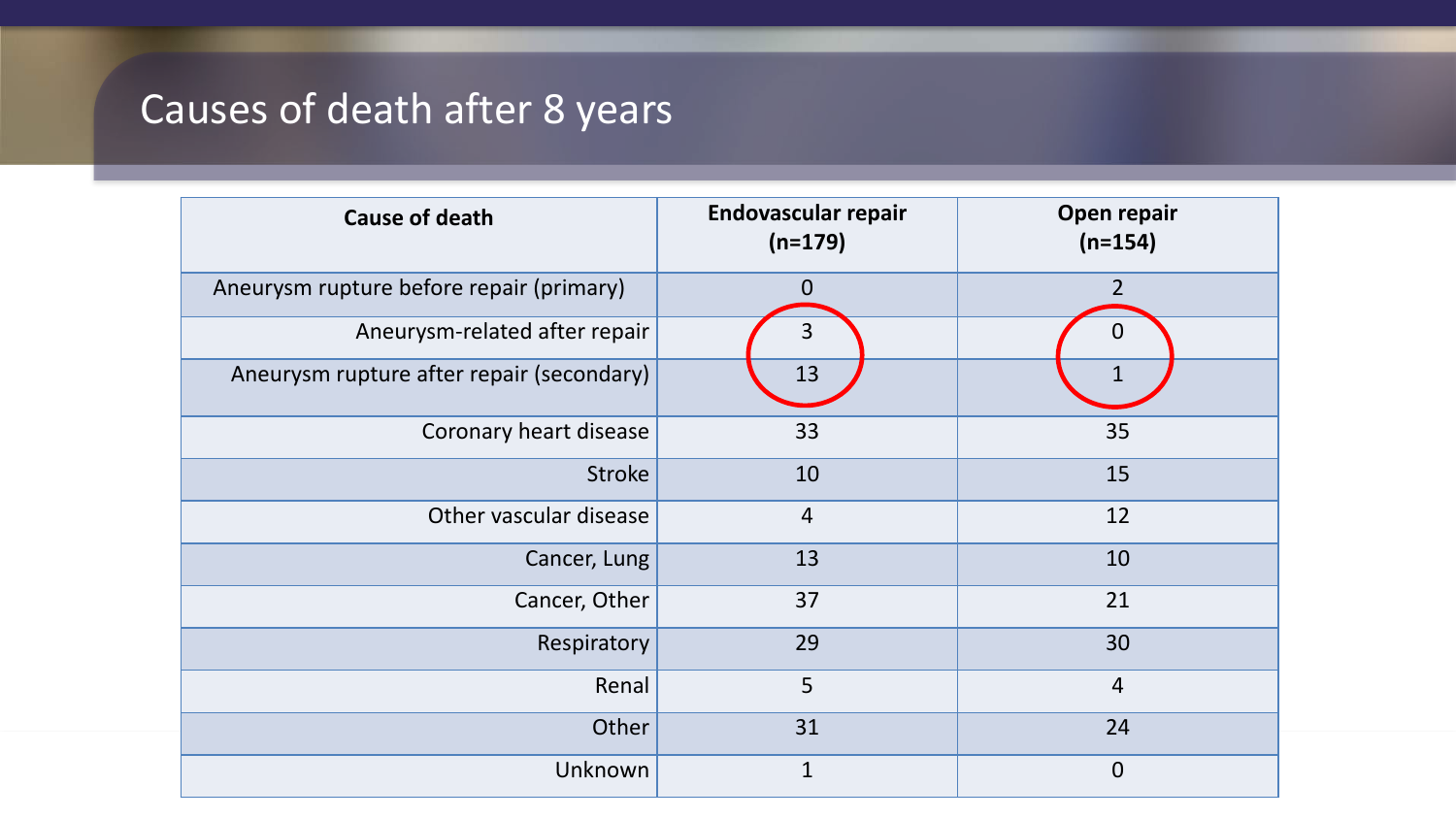#### Time to first re-intervention over 15 years

AORTIC LIVE

#### All re-interventions and the set of the Re-interventions for lifethreatening condition Percentage Surviving without<br>Life-threatening Reintervention<br>29<br>29 Endovascular-repair any reintervention,<br>0.652 (0.591, 0.706) Endovascular-repair life-threatening reintervention,<br>0.781 (0.715, 0.833)  $\boldsymbol{\varpi}$ Open-repair any reintervention,<br>0.798 (0.727, 0.852) Open-repair life-threatening reintervention,<br>0.876 (0.811, 0.920)  $\Omega$  $\Omega$  $\mathbf{o}$  $\overline{2}$  $\overline{2}$  $\overline{0}$ **Years since Randomization** Years since Randomization Number at risk Number at risk Endovascular repair 626 Endovascular repair 626 Open repair 626 Open repair 626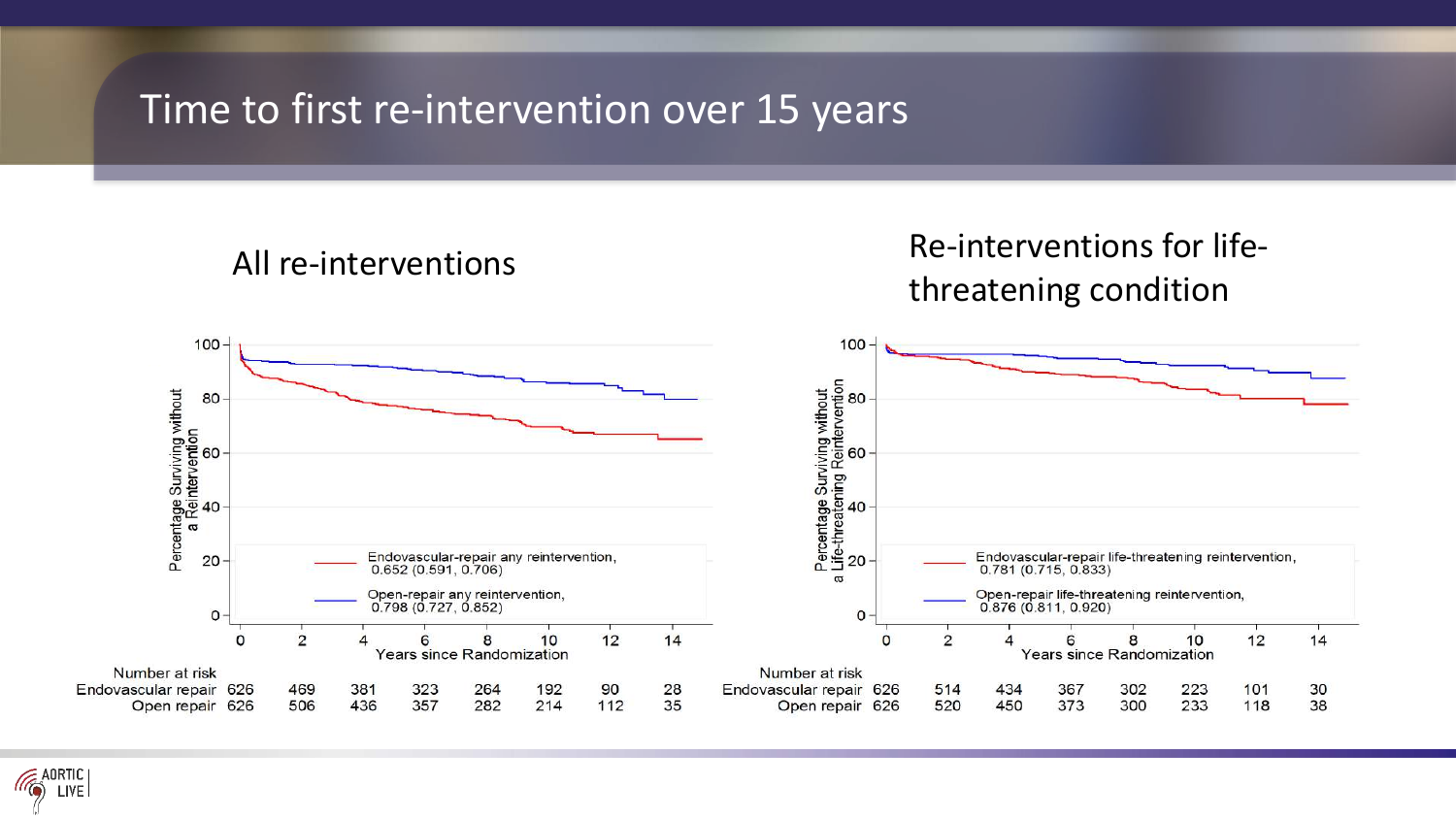## Re-interventions for life-threatening complications by time period

| <b>Time since</b><br>randomisation | <b>Endovascular</b><br>repair ( $n=626$ )<br>n/total (rate/100<br>person-yr) | Open repair<br>$(n=626)$<br>n/total (rate/100<br>person-yr) | <b>Adjusted Hazard</b><br><b>Ratio (95% CI)</b> | <b>P</b> Value |
|------------------------------------|------------------------------------------------------------------------------|-------------------------------------------------------------|-------------------------------------------------|----------------|
| Overall                            | 85/626 (1.9)                                                                 | 41/626(0.9)                                                 | 2.10<br>(1.42, 3.09)                            | < 0.001        |
| $0-6$ mo                           | 22/626(7.4)                                                                  | 19/626(6.5)                                                 | 1.08<br>(0.57, 2.08)                            | 0.809          |
| $> 6$ mo- 4 yr                     | 27/576(1.5)                                                                  | 2/570(0.1)                                                  | 12.78<br>(3.01, 54.23)                          | 0.001          |
| $> 4yr - 8 yr$                     | 15/435(1.0)                                                                  | 11/450(0.7)                                                 | 1.42<br>(0.64, 3.16)                            | 0.391          |
| > 8 yr                             | 21/306(2.1)                                                                  | 9/310(0.8)                                                  | 2.48<br>(1.07, 5.75)                            | 0.035          |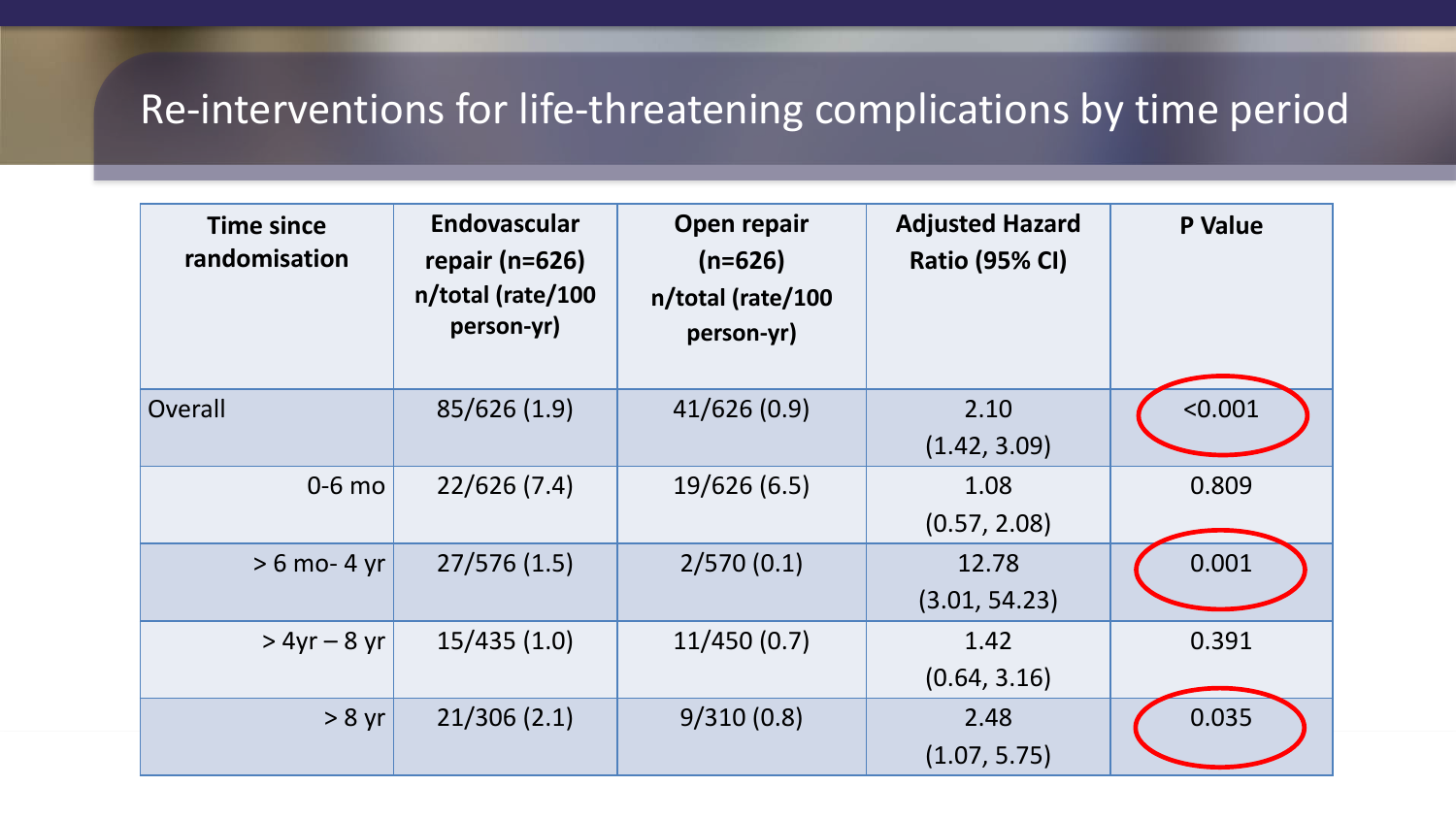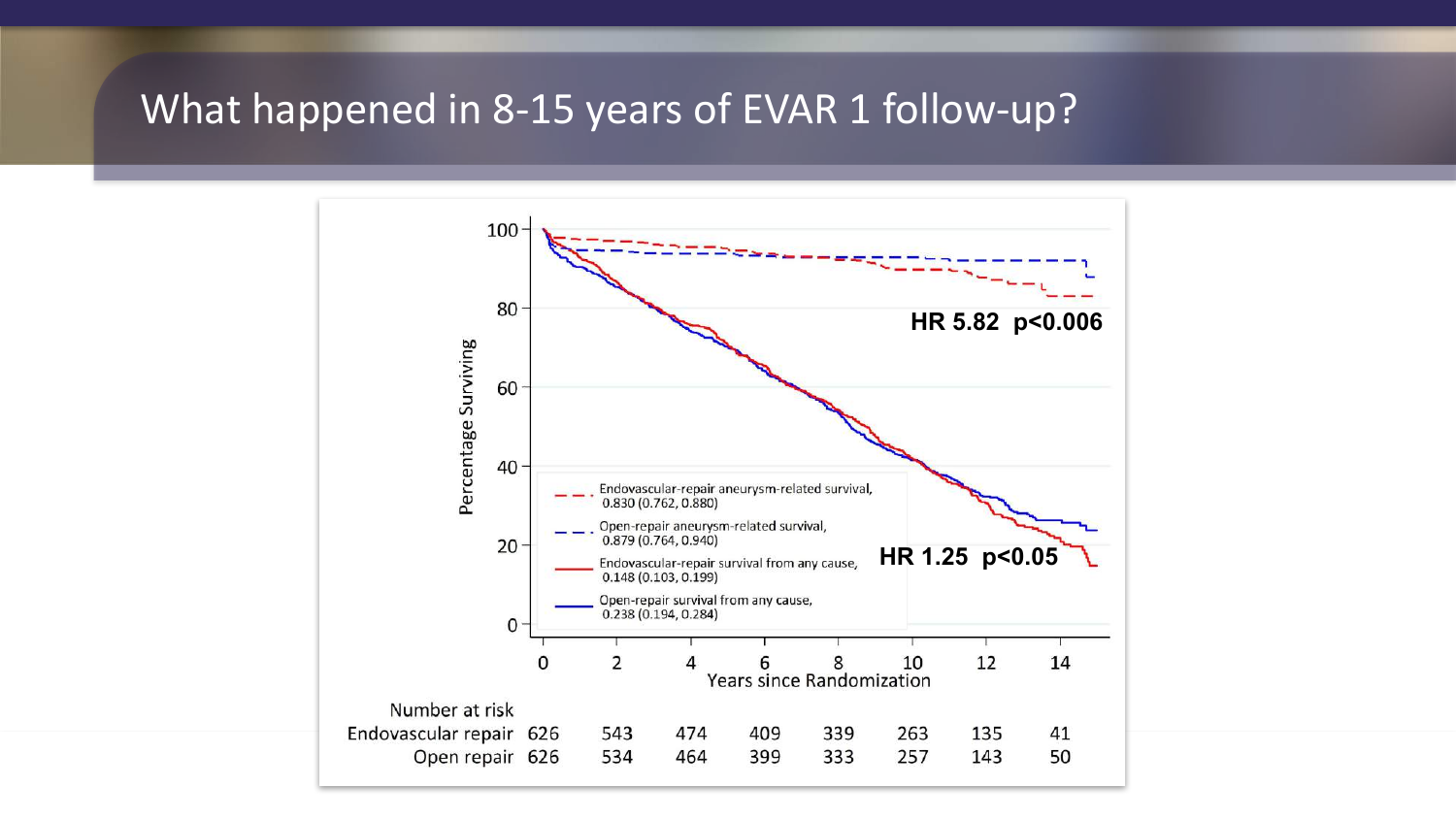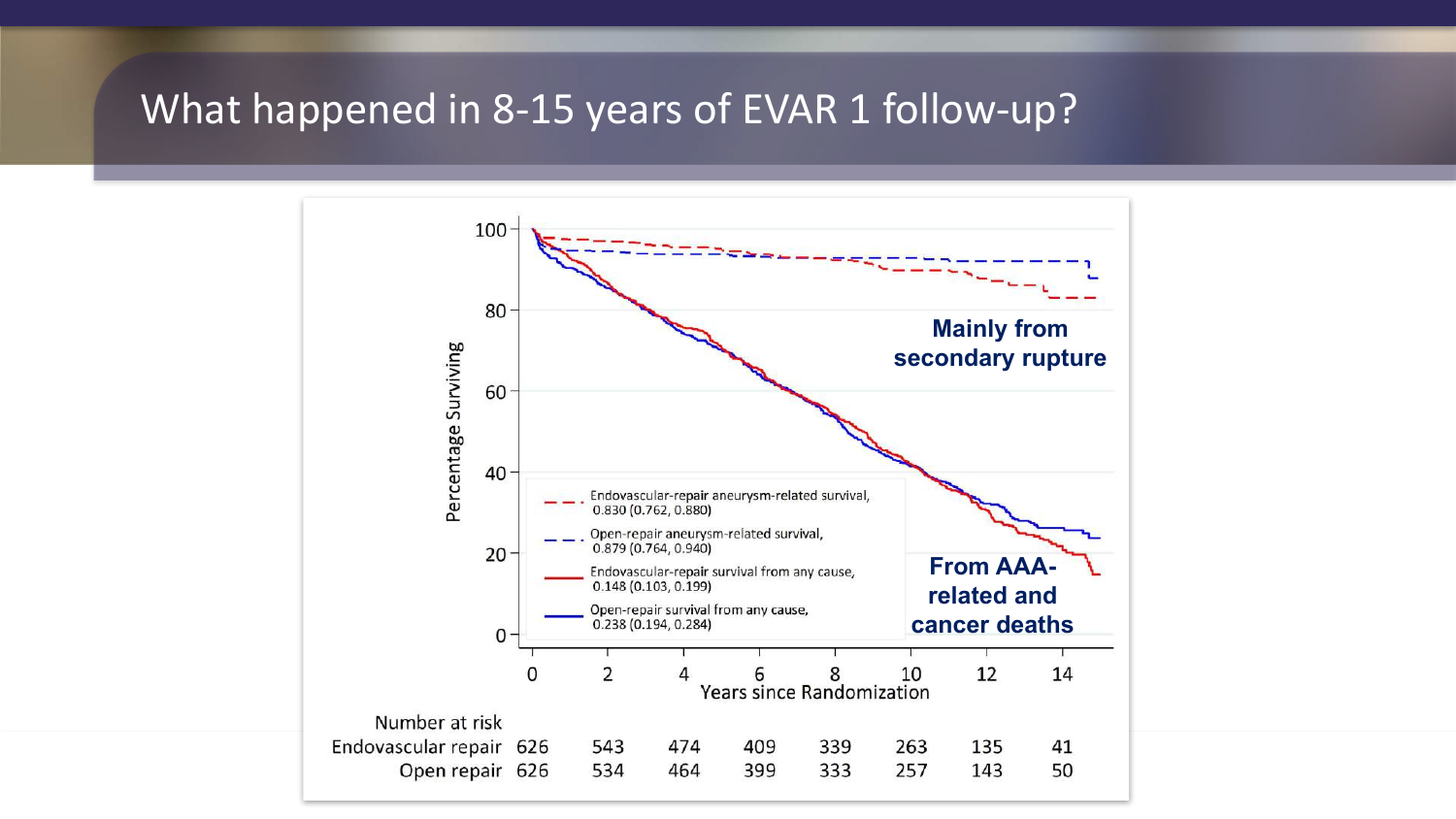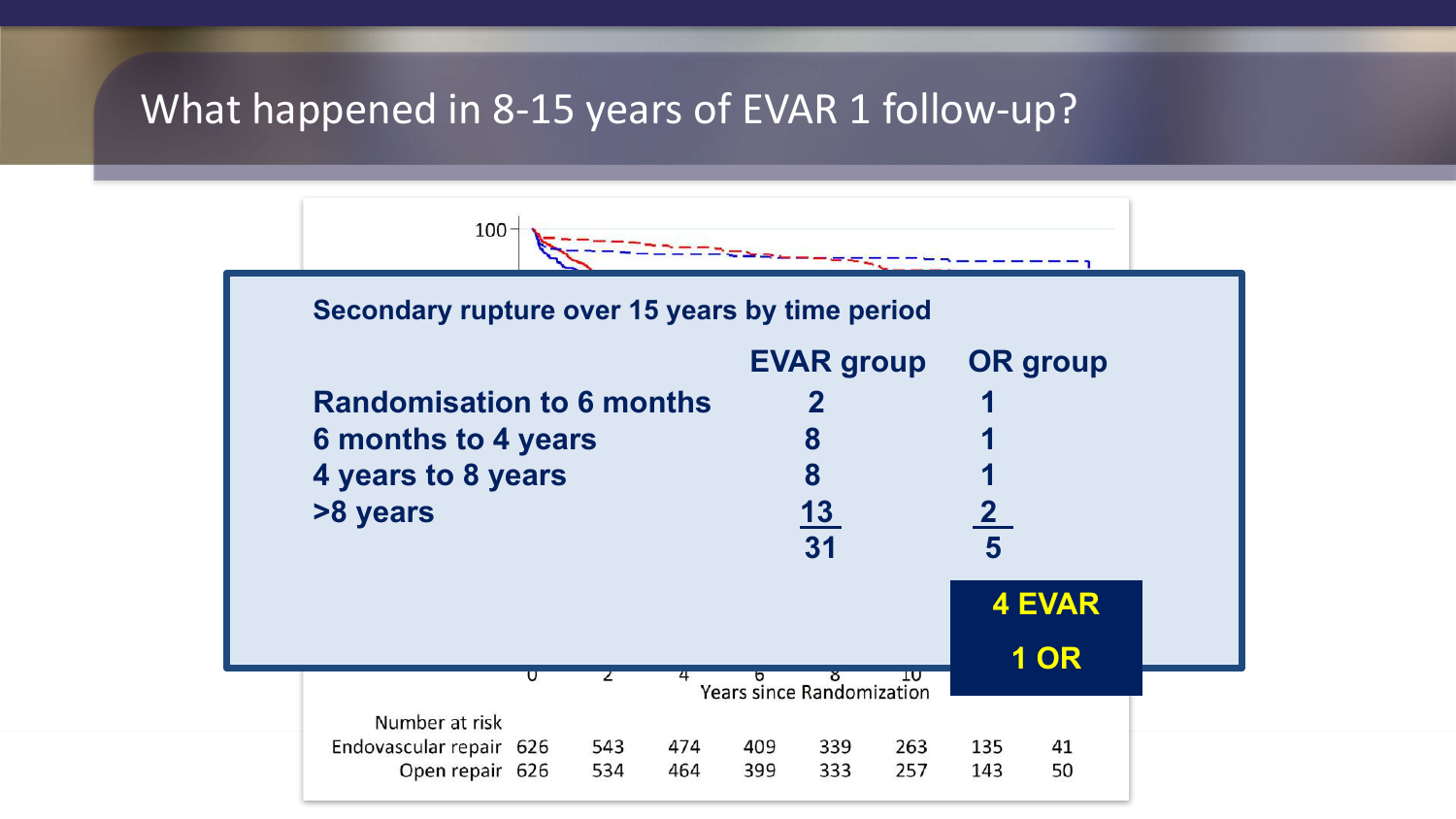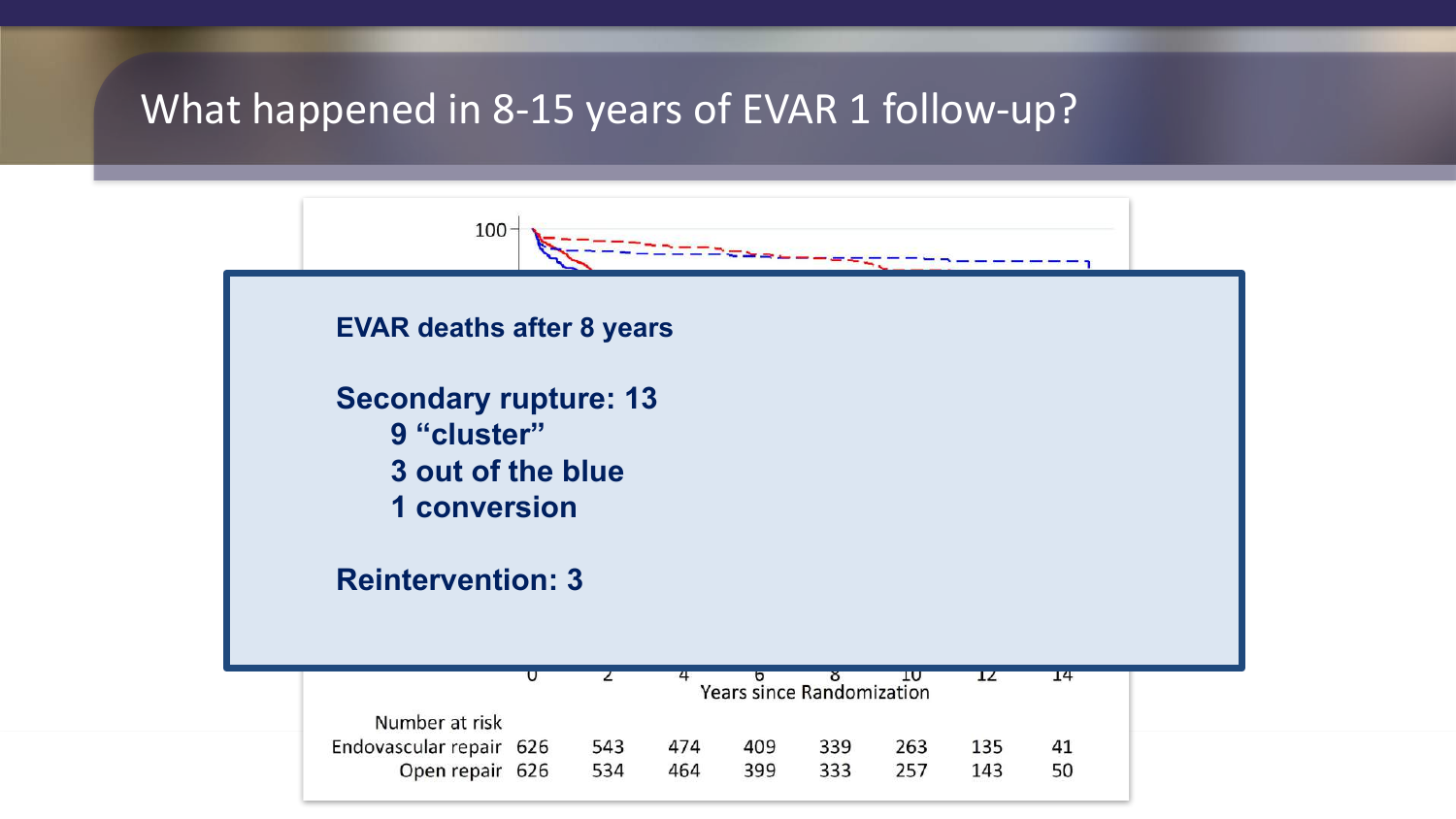#### CT and duplex scan follow-up

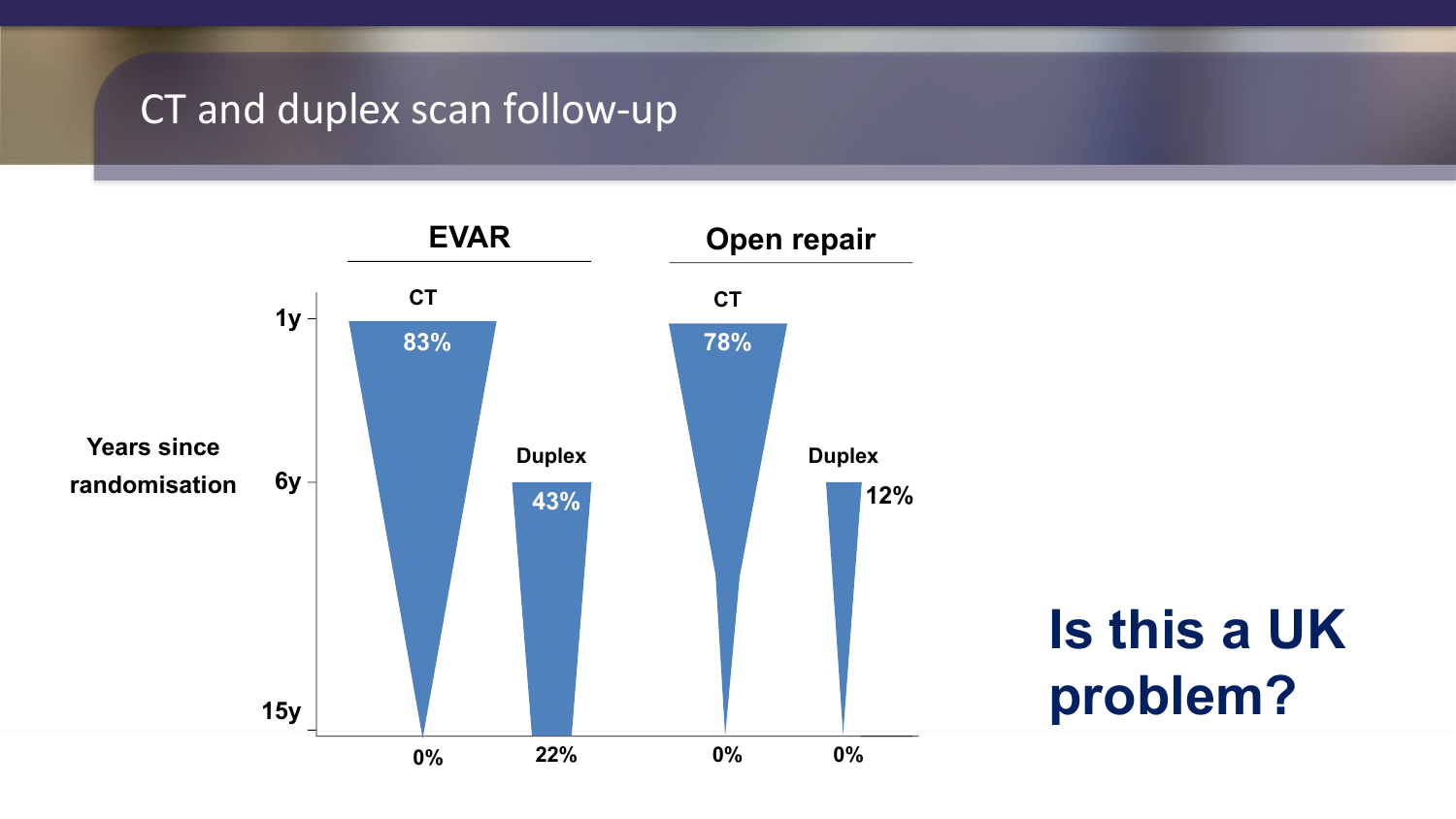#### OVER trial

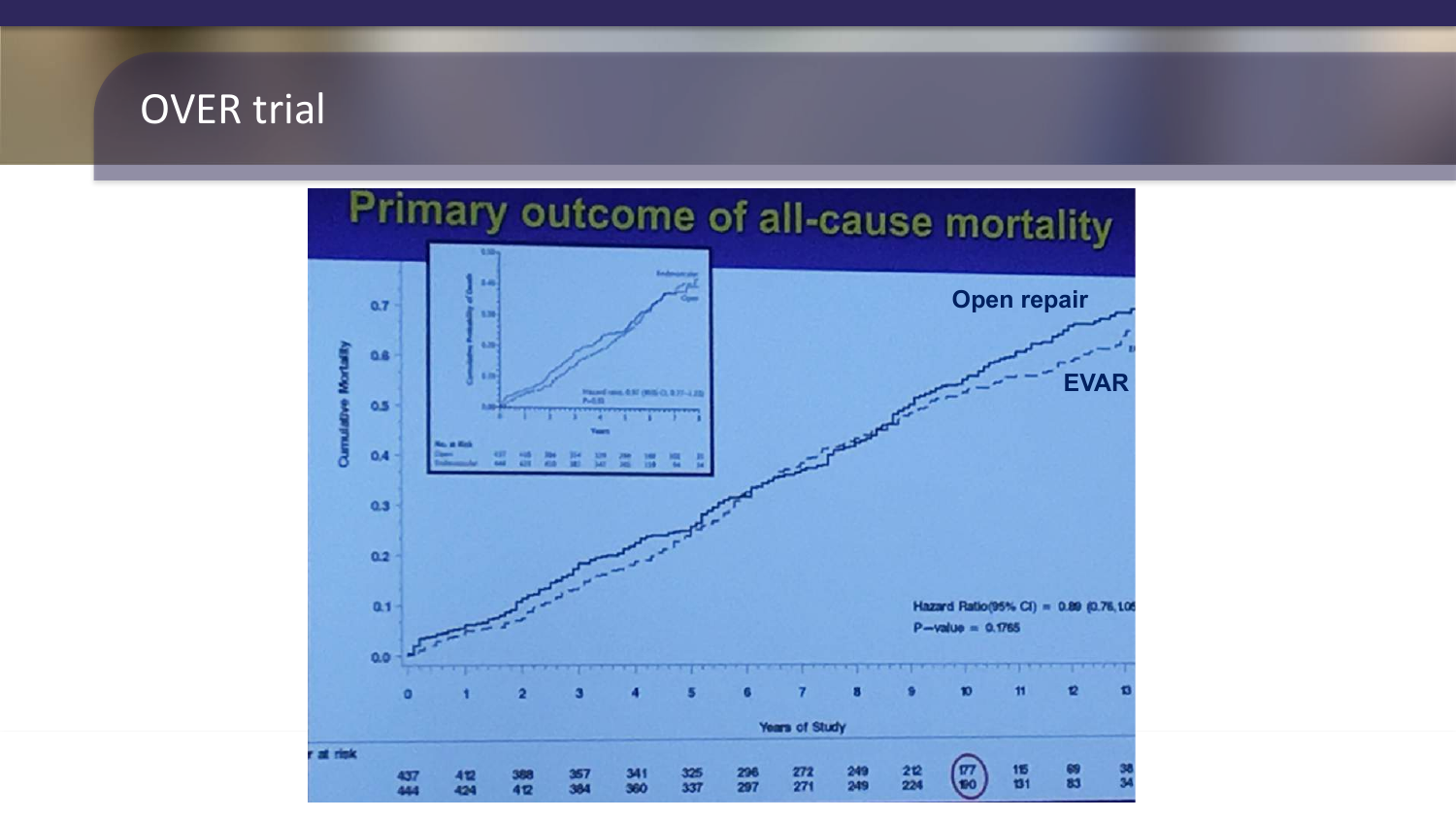## **OVER** trial

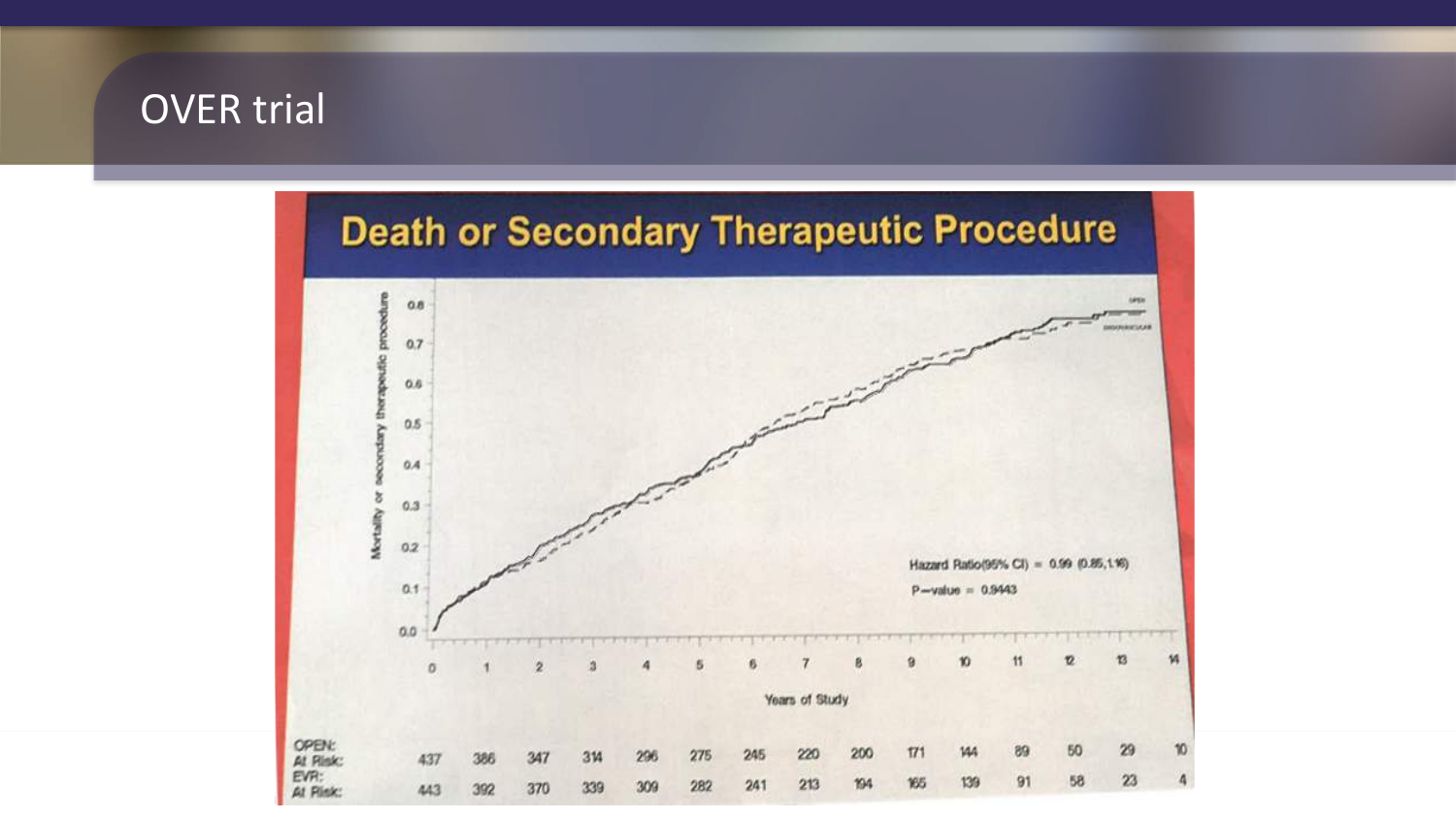Endovascular versus open repair of abdominal aortic aneurysm in 15-years' follow-up of the UK endovascular aneurysm repair trial 1 (EVAR trial 1): a randomised controlled trial

ajesh Patel, Michael J Sweeting, Janet T Piwell, Roger M Gerenhaldt, for the EVAR trial investigators'

www.thelancet.com Vol 388 November 12, 2016

"Rupture after aneurysm repair resulted in 31 deaths in the EVAR group and five in the open-repair group."

#### (vs 7 and 1 in OVER)

inneapolis ledical Center

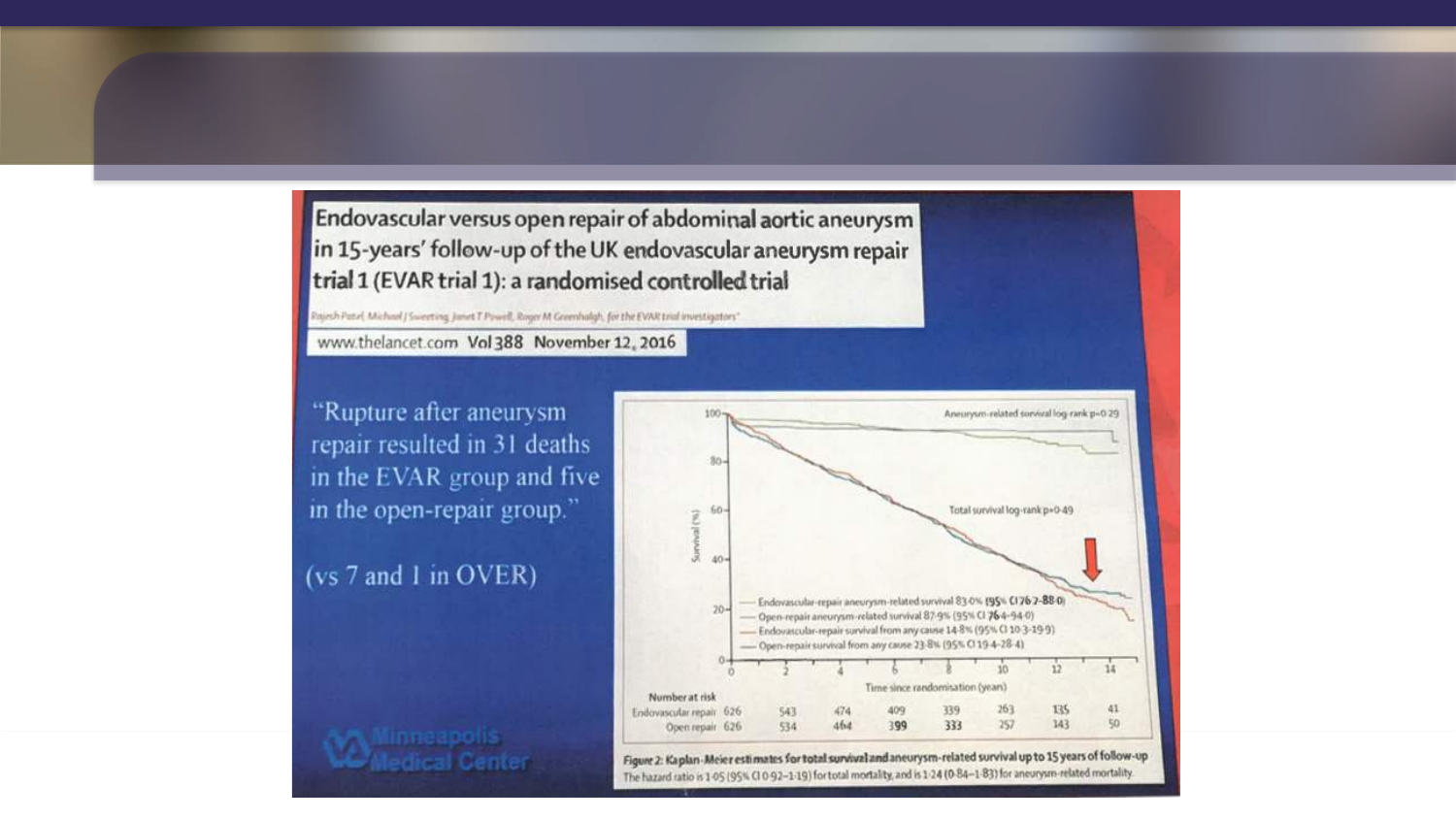#### Summary of OVER

**"There was no difference in the primary outcome of all-cause mortality but, unlike EVAR 1, late trend favours the EVAR group and aneurysm rupture after repair was uncommon (much lower than in EVAR 1) but mainly in the EVAR group"**

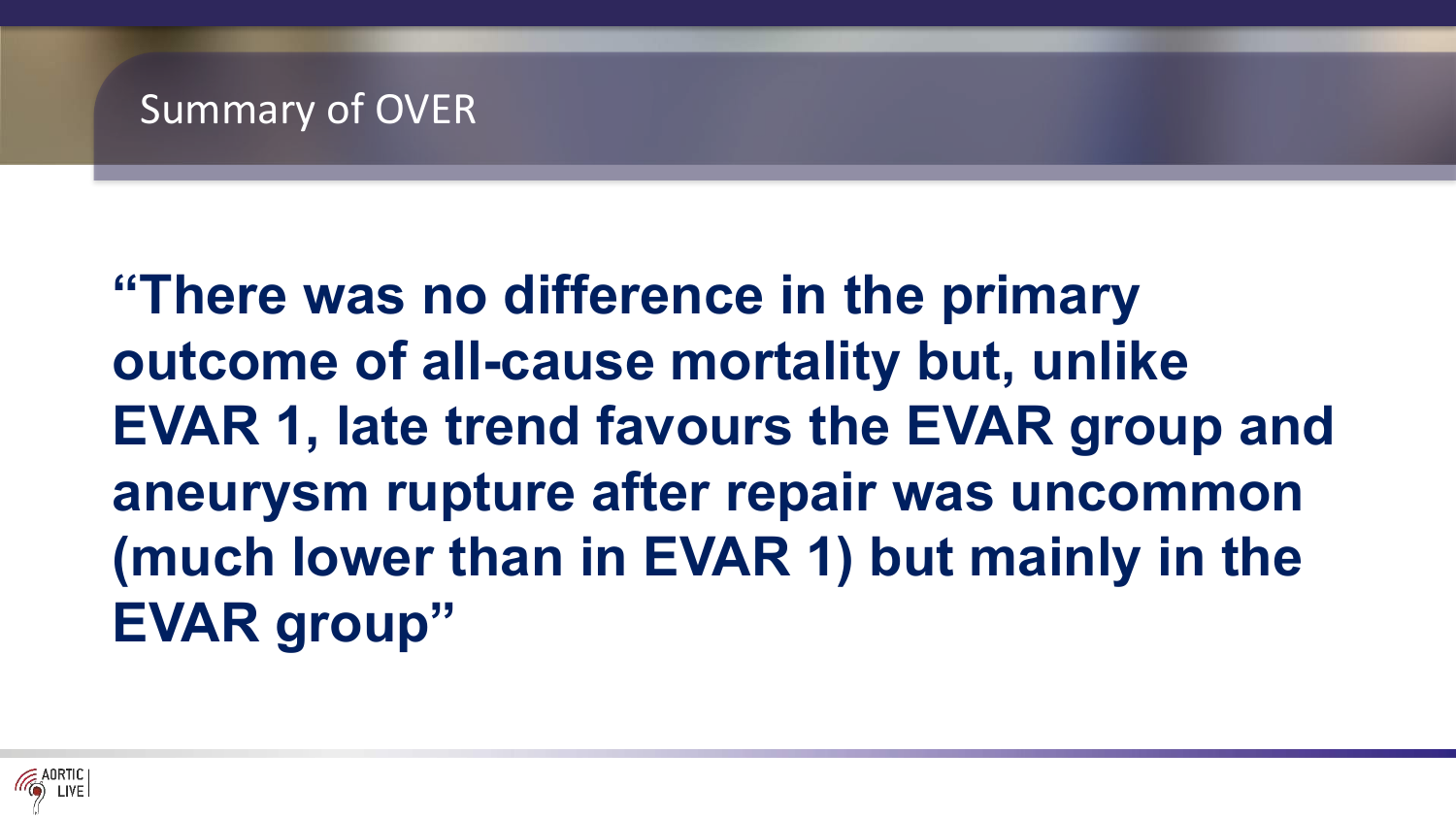#### CT and duplex scan follow-up

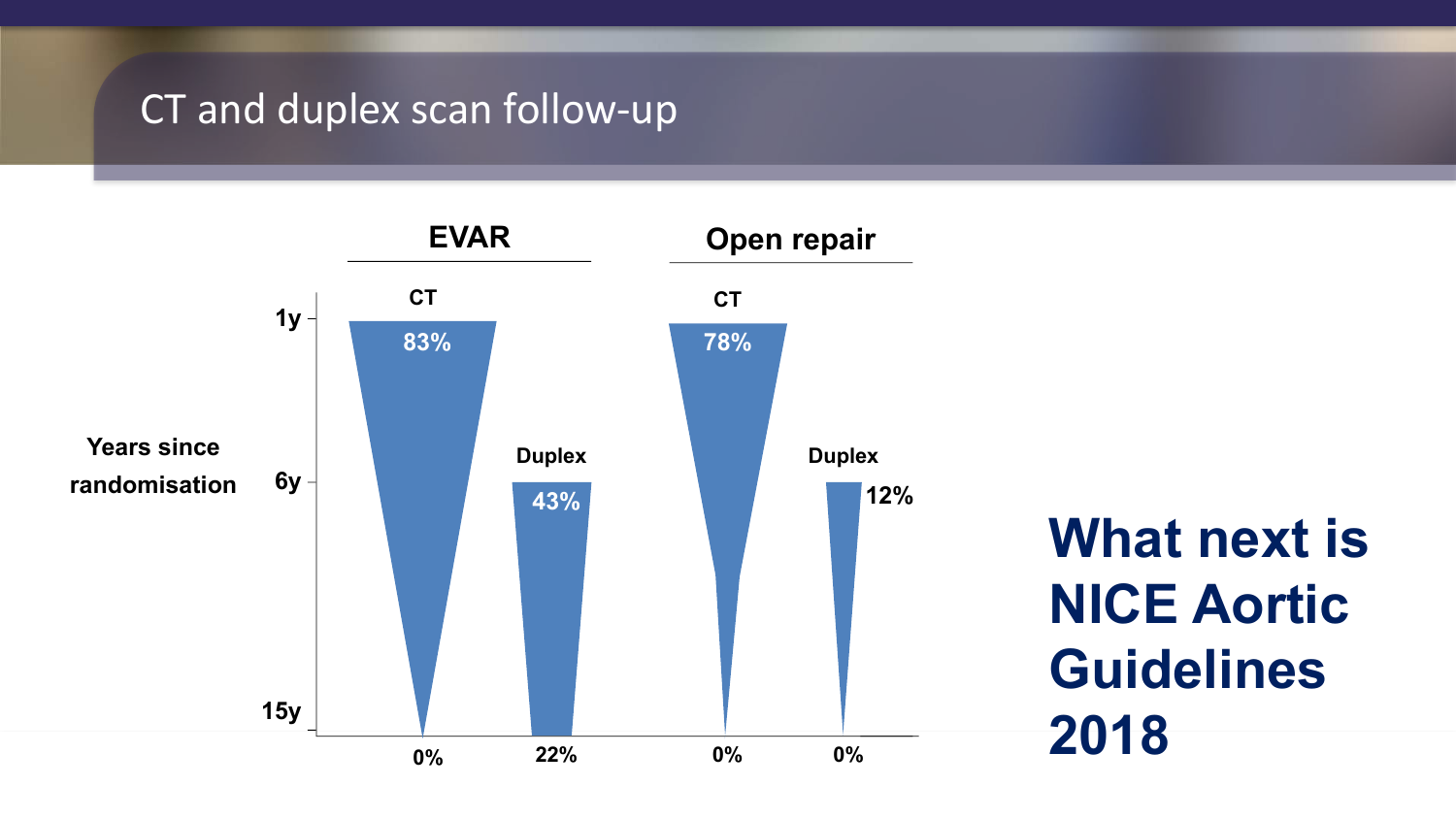J Vasc Surg. 2015 Jan;61(1):16-22.e1. doi: 10.1016/j.jvs.2014.06.006. Epub 2014 Nov 1.

Follow-up compliance after endovascular abdominal aortic aneurysm repair in Medicare beneficiaries.

Schanzer A<sup>1</sup>, Messina LM<sup>2</sup>, Ghosh K<sup>3</sup>, Simons JP<sup>2</sup>, Robinson WP 3rd<sup>2</sup>, Aiello FA<sup>2</sup>, Goldberg RJ<sup>2</sup>, Rosen AB<sup>4</sup>.

**Lifelong imaging follow-up is essential to the safe and appropriate management of patients who undergo EVAR.** 

**Among 19,962 patients who underwent EVAR, the incidence of loss to annual imaging follow-up at 5 years after EVAR was 50%.** 

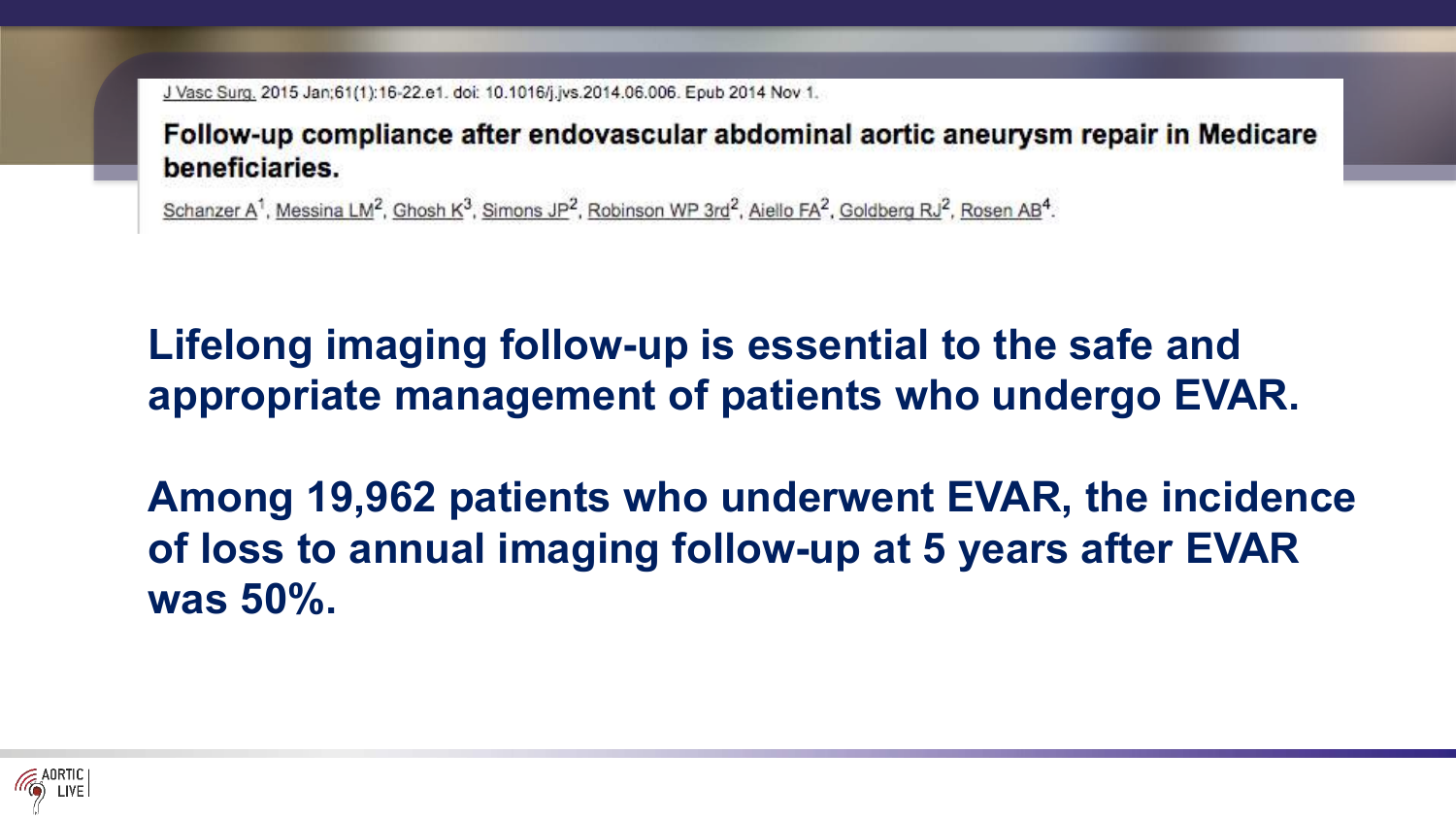J Vasc Surg, 2016 Jun;63(6):1428-1433.e1. doi: 10.1016/j.jvs.2015.12.028. Epub 2016 Mar 19.

Predicting reinterventions after open and endovascular aneurysm repair using the St George's Vascular Institute score.

de Bruin JL<sup>1</sup>, Karthikesalingam A<sup>2</sup>, Holt PJ<sup>2</sup>, Prinssen M<sup>3</sup>, Thompson MM<sup>2</sup>, Blankensteijn JD<sup>4</sup>; Dutch Randomised Endovascular Aneurysm Management (DREAM) Study Group.

**The goal of this study was to validate the St George's Vascular Institute (SGVI) score to identify patients at risk for a secondary intervention after elective aneurysm repair.**

**Information on survival and reinterventions was available for all patients at 5 years postoperatively, for 79% at 6 years, and for 53% at 7 years.** 

**The SGVI score, which is calculated from preoperative AAA morphology using aneurysm and iliac diameter, predictively dichotomised patients into groups at high-risk or low-risk for a secondary intervention.** 

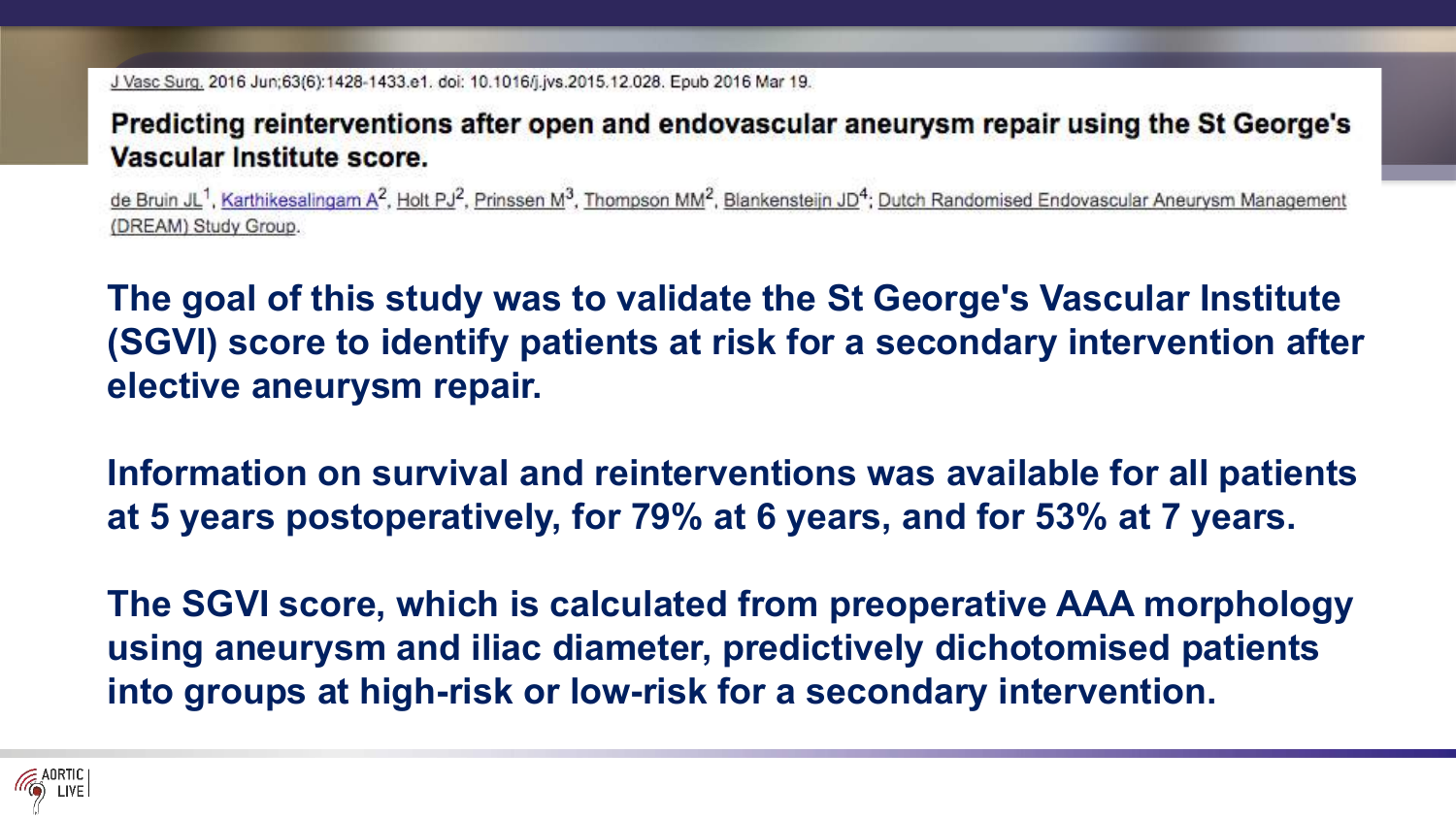Vasc Endovascular Surg. 2017 Aug;51(6):417-428. doi: 10.1177/1538574417712648. Epub 2017 Jun 28.

A Systematic Review of Predictors of Reintervention After EVAR: Guidance for Risk-Stratified Surveillance.

Patel SR<sup>1</sup>, Allen C<sup>1</sup>, Grima MJ<sup>1</sup>, Brownrigg JRW<sup>1</sup>, Patterson BO<sup>1</sup>, Holt PJE<sup>1</sup>, Thompson MM<sup>1</sup>, Karthikesalingam A<sup>1</sup>.

**Current surveillance protocols after EVAR are ineffective and costly.** 

**Large preoperative abdominal aortic aneurysm diameter was the most commonly observed risk factor for reintervention after EVAR.**

**There is a need to refine risk prediction for EVAR failure and to conduct prospective comparative studies of personalised surveillance with standard practice.**

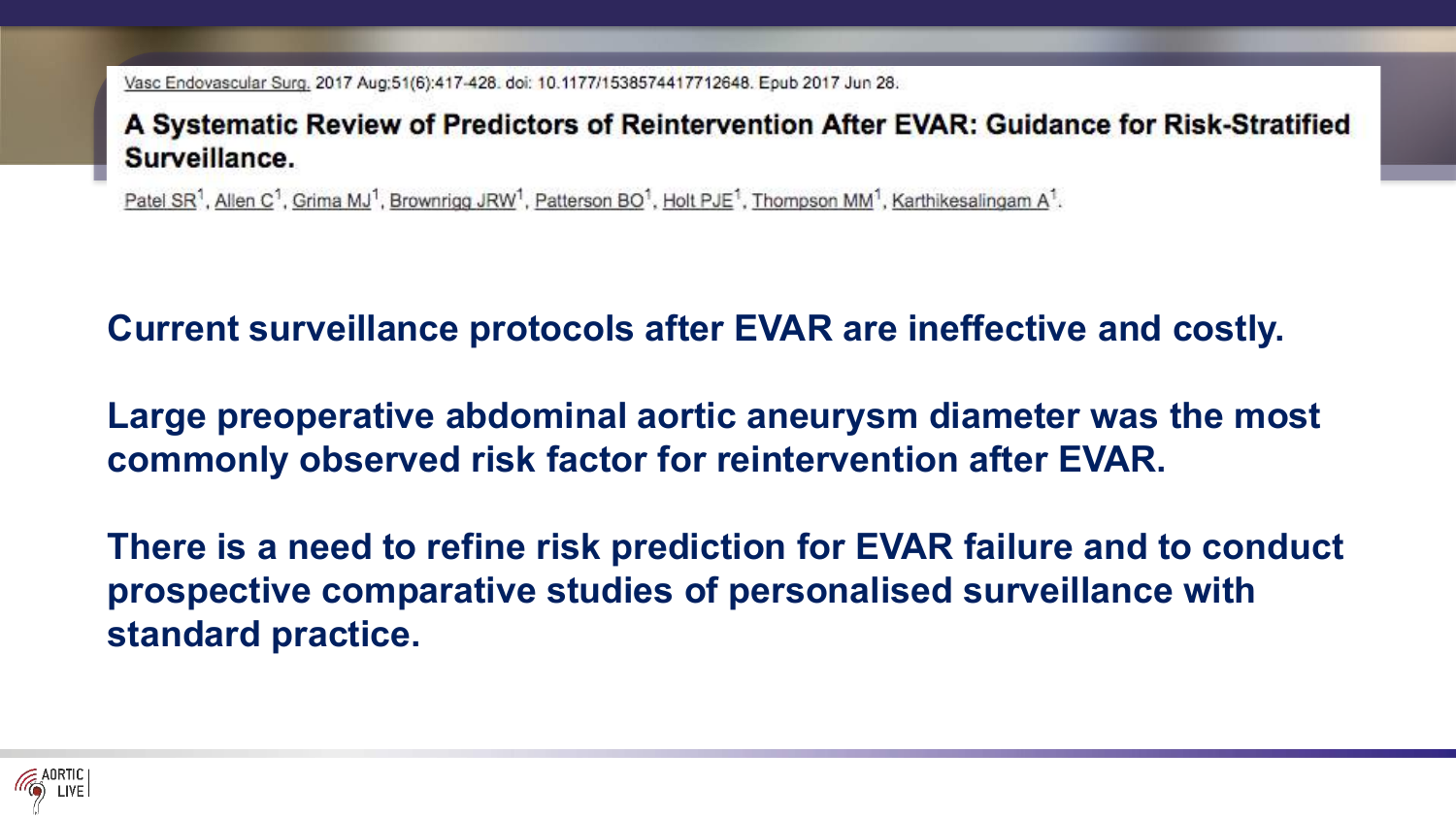**By demand of the National Institute for Health Research (NIHR), meet deadline of April 2018**

**Conduct an economic evaluation of different surveillance schedules following elective repair of an abdominal aortic aneurysm by EVAR**

> **NHS National Institute for Health Research**

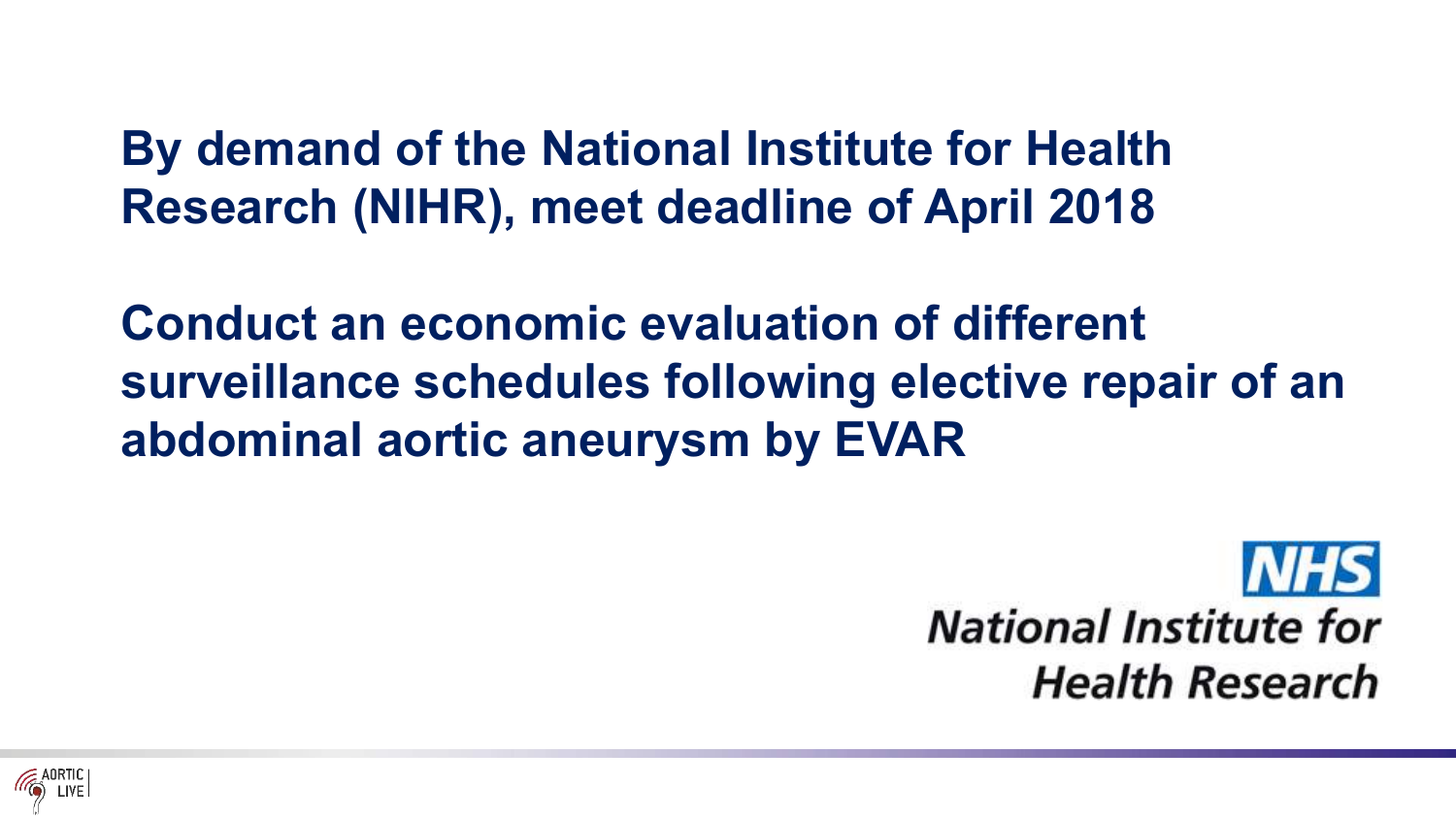#### **Trajectories of aneurysm sac diameter over follow-up by type of event, with loess smoothers superimposed**